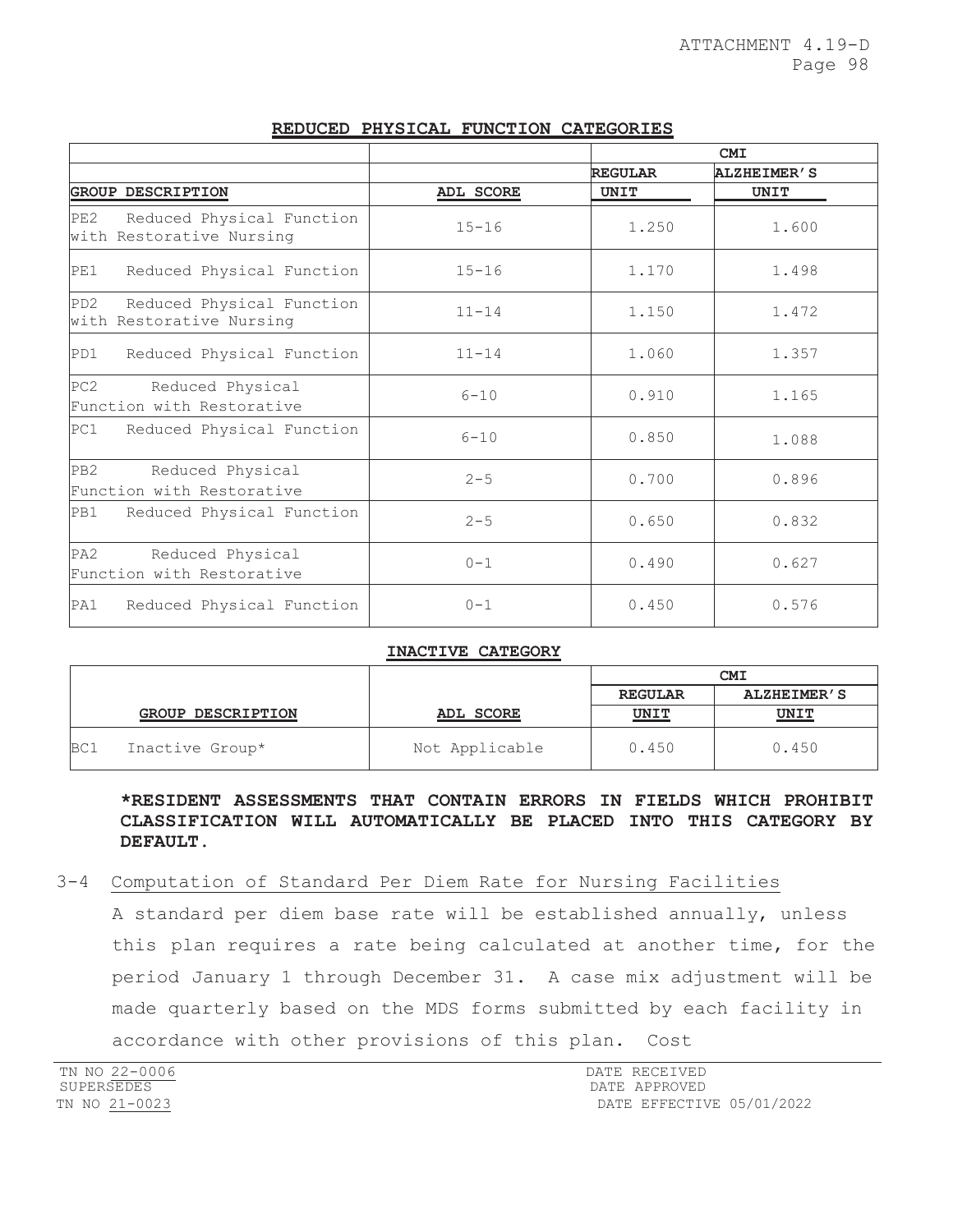reports used to calculate the base rate will be the cost report filed for the period ending in the second calendar year prior to the beginning of the calendar rate year. For example, the base rates effective January 1, 2015 will be determined from cost reports filed for the year ended June 30, 2013 for state owned facilities, for the year ended September 30, 2013 for county owned facilities and for the year ended December 31, 2013 (or other approved year-end) for all other facilities, unless a short period cost report and rate calculation are required by other provisions of this plan.

A description of the calculation of the per diem rate is as follows:

# A. Direct Care Base Rate and Care Related Rate

#### Determination

Direct care costs include salaries and fringe benefits for registered nurses (RN's),(excluding the Director of Nursing, the Assistant Director of Nursing and the Resident Assessment Instrument (RAI) Coordinator); licensed practical nurses (LPN's); nurse aides; respiratory therapists; feeding assistants; contract RN's, contract LPN's, and contract nurse aides; contract respiratory therapists; contract feeding assistants; medical supplies and other direct care supplies; medical waste disposal; and allowable drugs.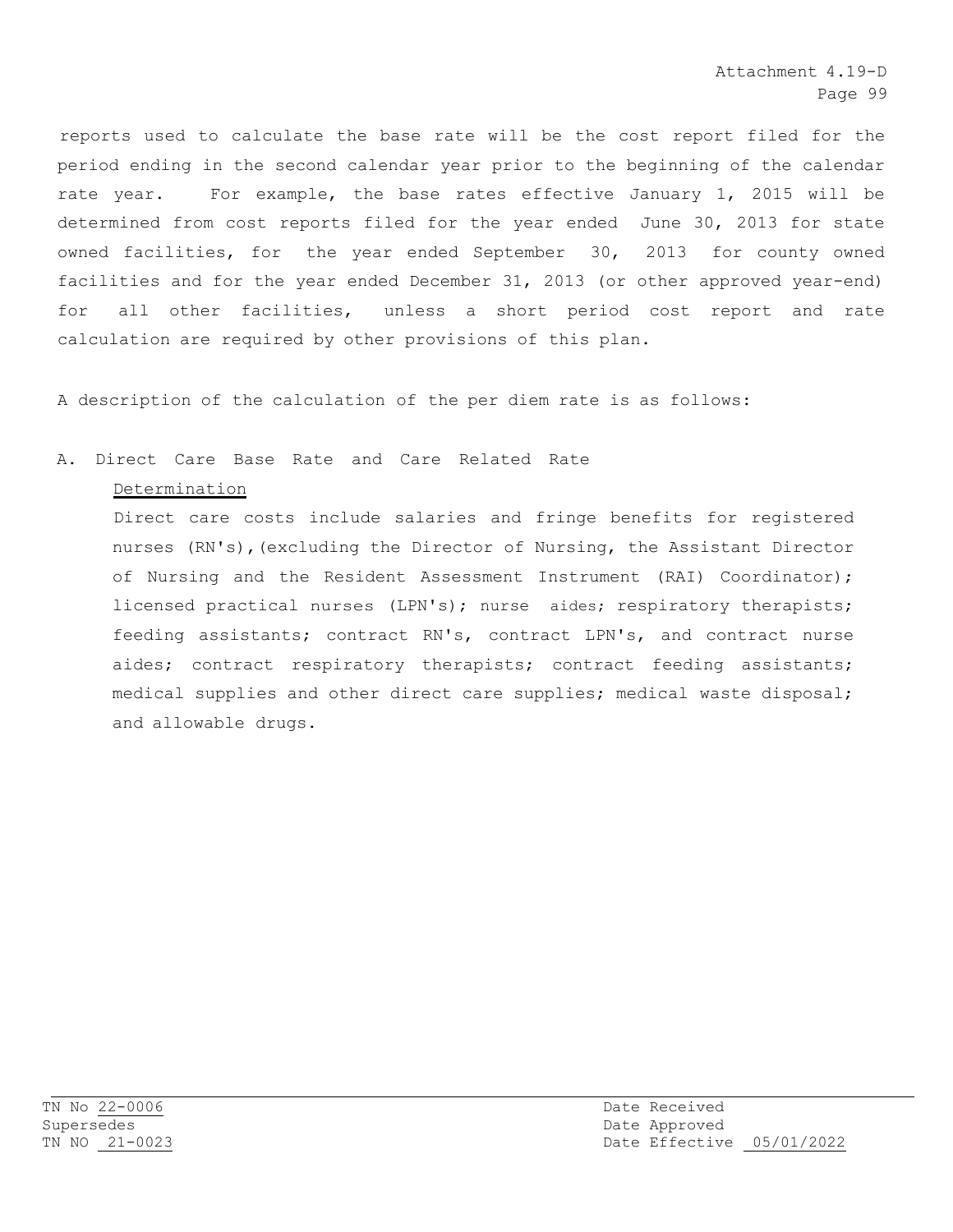x 80%) to equal a minimum of eighty percent (80&) occupancy. Reserved bed days wi11 be counted as an occupied bed for this computation. Facilities having an occupancy rate of less than eighty percent (80%) should complete Form 14 when submitting their cost report.

3-7 State Owned NF's

NF's that are owned by the State of Mississippi will be included in the rate setting process described above in order to calculate a prospective rate for each facility. However, state owned facilities will be paid based on 100% of allowable costs, subject to the Medicare upper limit, A state owned NF may request that the per diem rate be adjusted during the year based on changes in their costs. After the state owned NF's file their cost report, the per diem rate for each cost report period will be adjusted to the actual allowable cost for that period, subject to the Medicare upper limit.

- 3-8 Adjustments to the Rate for Changes in Law or Regulation Adjustments may be made to the rate as necessary to comply with changes in state or federal law or regulation.
- 3-9 Upper Payment Limit

Non-state government owned or operated NF's will be reimbursed in accordance with the applicable regulations regarding the Medicaid upper payment limit. For each facility, the amount that Medicare would have paid for the previous year will be calculated and compared to payments actually made by Medicaid during that same Lime period. The calculation will be made as follows: MDS data is run for a sample population of each facility to group patient days into one of the Medicare RUGS. An estimated amount that Medicare would have paid on average by fací1ity is calculated by multiplying each adjusted RUG rate by the number of days for that RUG. The sum is then divided by the total days for the estimated average per diem by facility that Medicare would have paid, from this amount, the Medicaid average per diem for the time period is subtracted to determine the UPL balance as a per diem. The per diem is then multiplied by the Medicaid days for the period co calculate the available UPL balance amount for each facility. This calculation will then be used to make payment for the current year to nursing facilities eligible for such payments in accordance with applicable regulations regarding the Medicaid upper payment limit. 100 percent of the calculated UPL, will be paid to non-state government - owned or operated facilities, in accordance with applicable state and federal laws and regulations, including any provisions specified in appropriations by the Mississippi Legislature.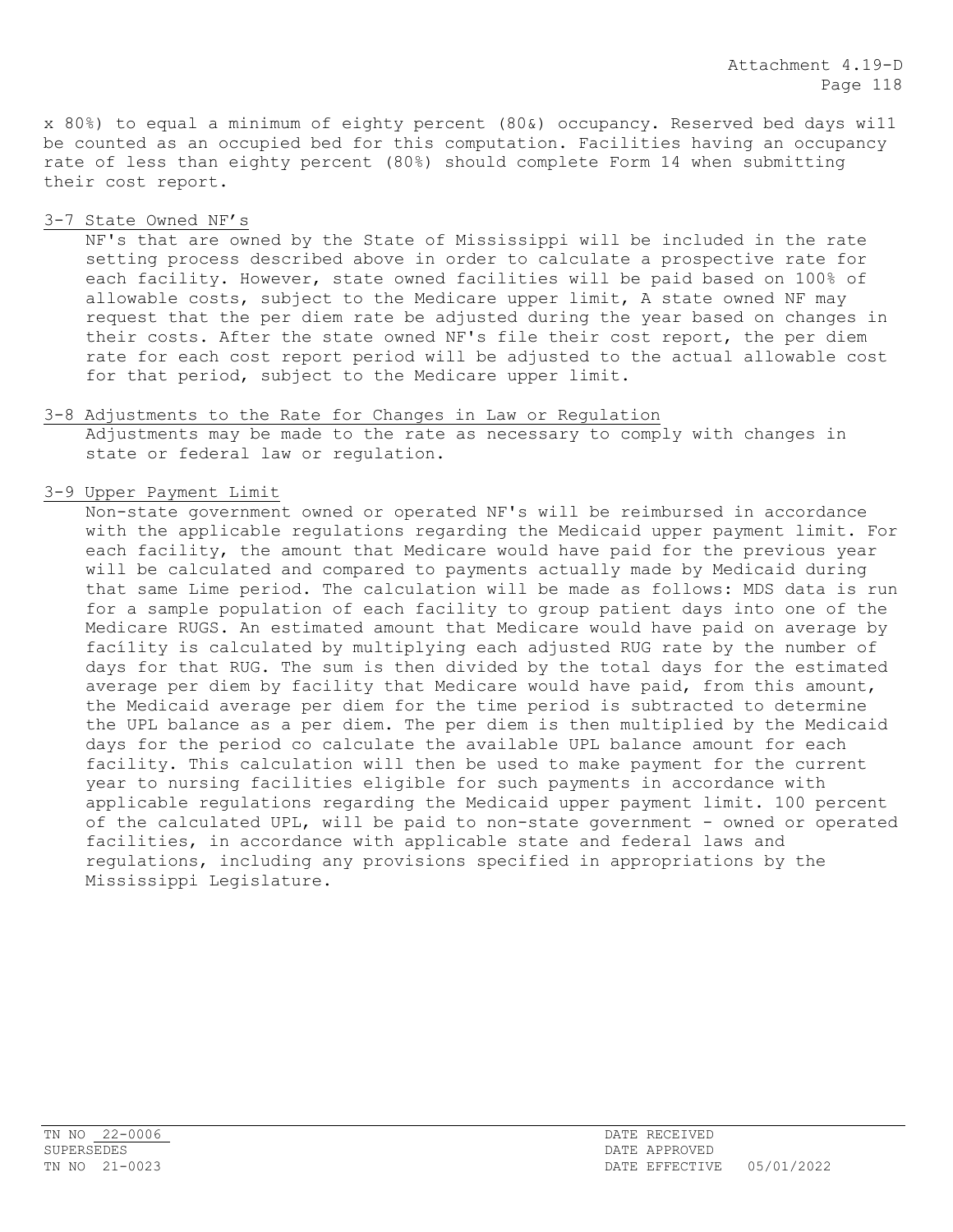#### CHAPTER 4

#### RATE COMPUTATION - ICF/IID'S

#### 4-1 Rate Computation - ICF/IID's - General Principles

It is the intent of the Division of Medicaid to reimburse Intermediate Care Facilities for Individuals with Intellectual Disabilities a rate that is adequate for an efficiently and economically operated facility. An efficiently and economically operated facility is defined as one<br>with direct care costs, therapy costs, care related costs, and direct care costs, therapy costs, care related costs, and administrative and operating costs less than 110% of the median and an occupancy rate of 80% or more.

# 4-2 Computation of Rate for Intermediate Care Facilities for Individuals with Intellectual Disabilities

A per diem rate will be established annually for the period January 1 through December 31, unless this plan requires a rate being calculated at another time. Cost reports used to calculate the rate will be the cost report filed for the period ending in the second calendar year prior to the beginning of the next calendar rate year, unless this plan requires a short period cost report to be used to compute the facility rate. For example, the rates effective January 1, 2015 will be determined from cost reports filed for the cost report year ended in 2013 unless a short period cost report and rate calculation is required by other provisions of this plan. Costs used in the rate calculations may be adjusted by the amount of anticipated increase in costs or decrease in costs due to federal or state laws or regulations.

A description of the calculation of the rate is as follows:

# A. Direct Care, Therapies, Care Related, and Administrative and Operating Rate Determination

- 1. Determine the per diem cost for direct care costs, therapies, care related costs, and administrative and operating costs for each facility during the cost report period. This is done by adding the total allowable costs for these cost centers and dividing the result by the total patient days.
- 2. Trend each facility's per diem cost as determined in 1, above, to the middle of the rate year using the ICF/IID and PRTF Trend Factor. This is done by multiplying the ICF/IID and PRTF Trend Factor in order to trend costs forward from the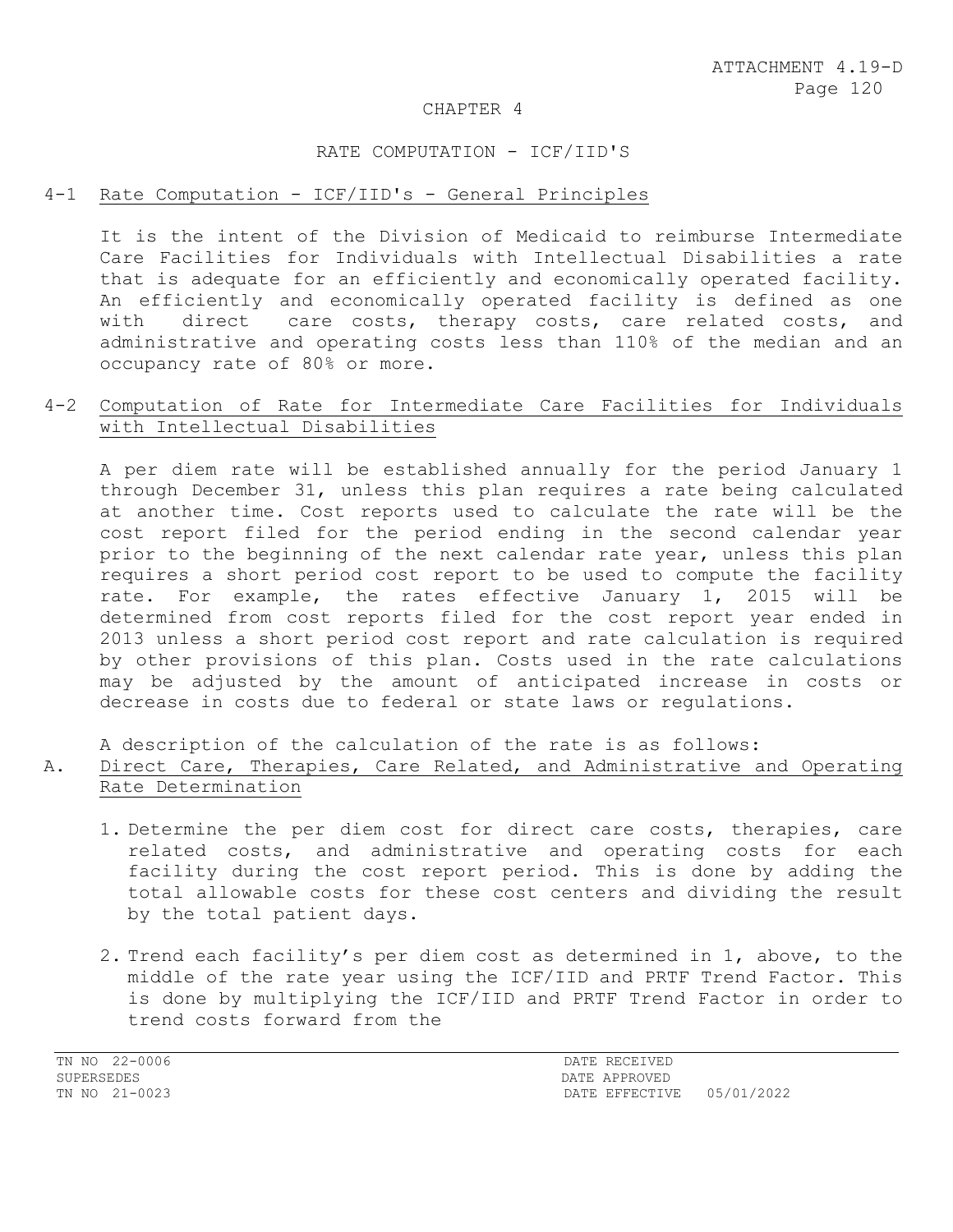administrative and operating costs, the per diem property payment, and the per diem return on equity payment.

# E. State Owned ICF-IID's

ICF-IID's that are owned by the State of Mississippi will be included in the rate setting process described above in order to calculate a prospective rate for each facility. However, state owned facilities will be paid based on 100% of allowable costs, subject to the Medicare upper limit. A state owned ICF-IID may request that the per diem rate be adjusted during the year based on changes in their costs. After the state owned ICF-IID's file their cost report, the per diem rate for each cost report period will be adjusted to the actual allowable cost for that period.

F. Adjustments to the Rate for changes in Law or Regulation Adjustments may be made to the rate as necessary to comply with changes in state or federal law or regulation.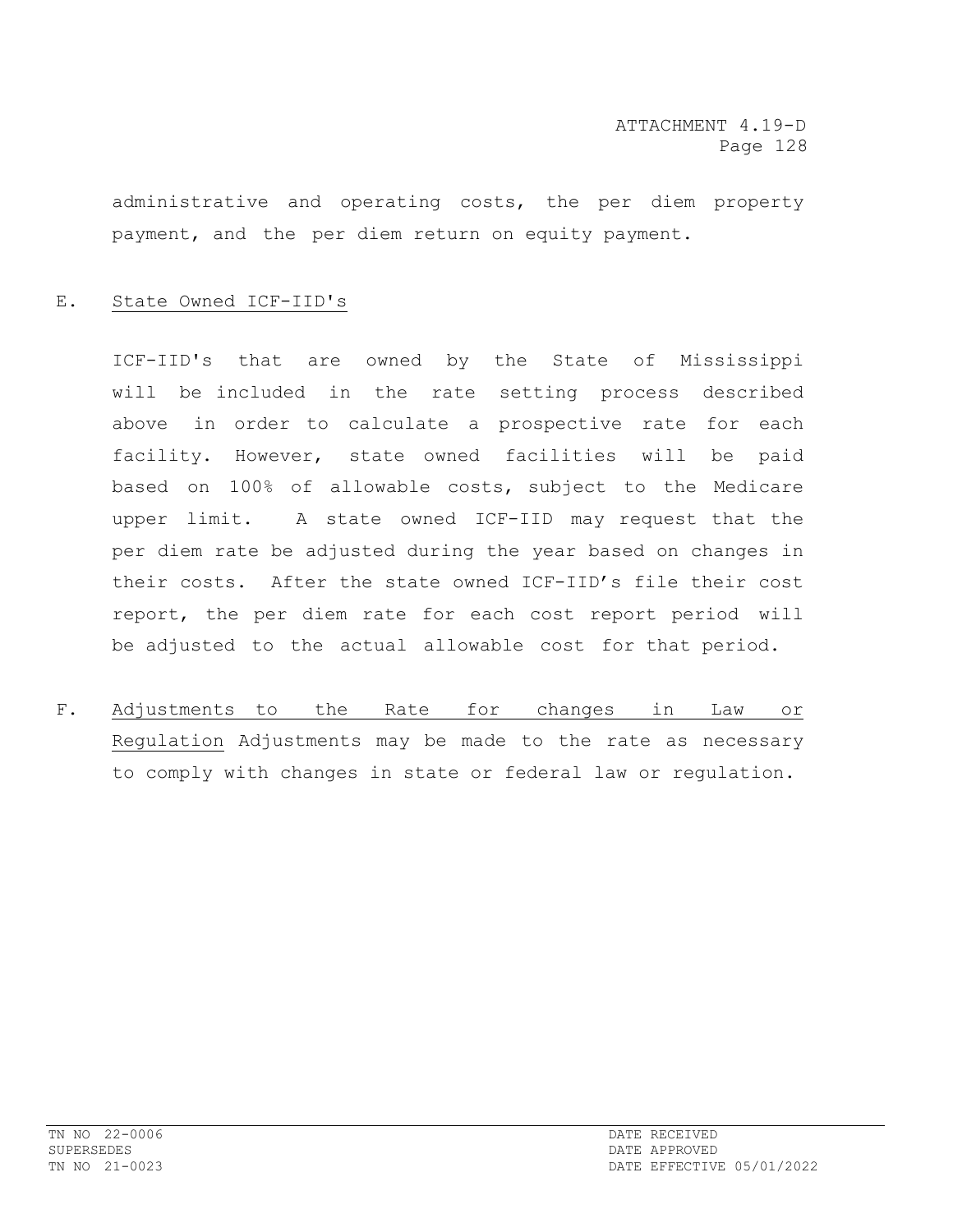Attachment 4.19-D Page 129

#### **CHAPTER 5**

# **RATE COMPUTATION - PSYCHIATRIC RESIDENTIAL TREATMENT FACILITIES**

# 5-1 Rate Computation-Psychiatric Residential Treatment Facilities (PRTF's) - General Principles

It is the intent of the Division of Medicaid to reimburse Psychiatric Residential Treatment Facilities (PRTF's) a rate that is adequate for an efficiently and economically operated facility. An efficiently and economically operated facility is defined as one with direct care costs, therapy costs, care related costs, and administrative and operating costs less than 110% of the median, and an occupancy rate of 80% or more.

# 5-2 Rate Computation for PRTF's

A per diem rate will be established annually, unless this plan requiresa rate being calculated at another time, for the period January 1 through December 31, unless this plan requires a rate being calculated at another time. Cost reports used to calculate the rate will be the cost report filed for the period ending in the second calendar year prior to the beginning of the calendar rate year, unless this plan requires a short period cost report to be used to compute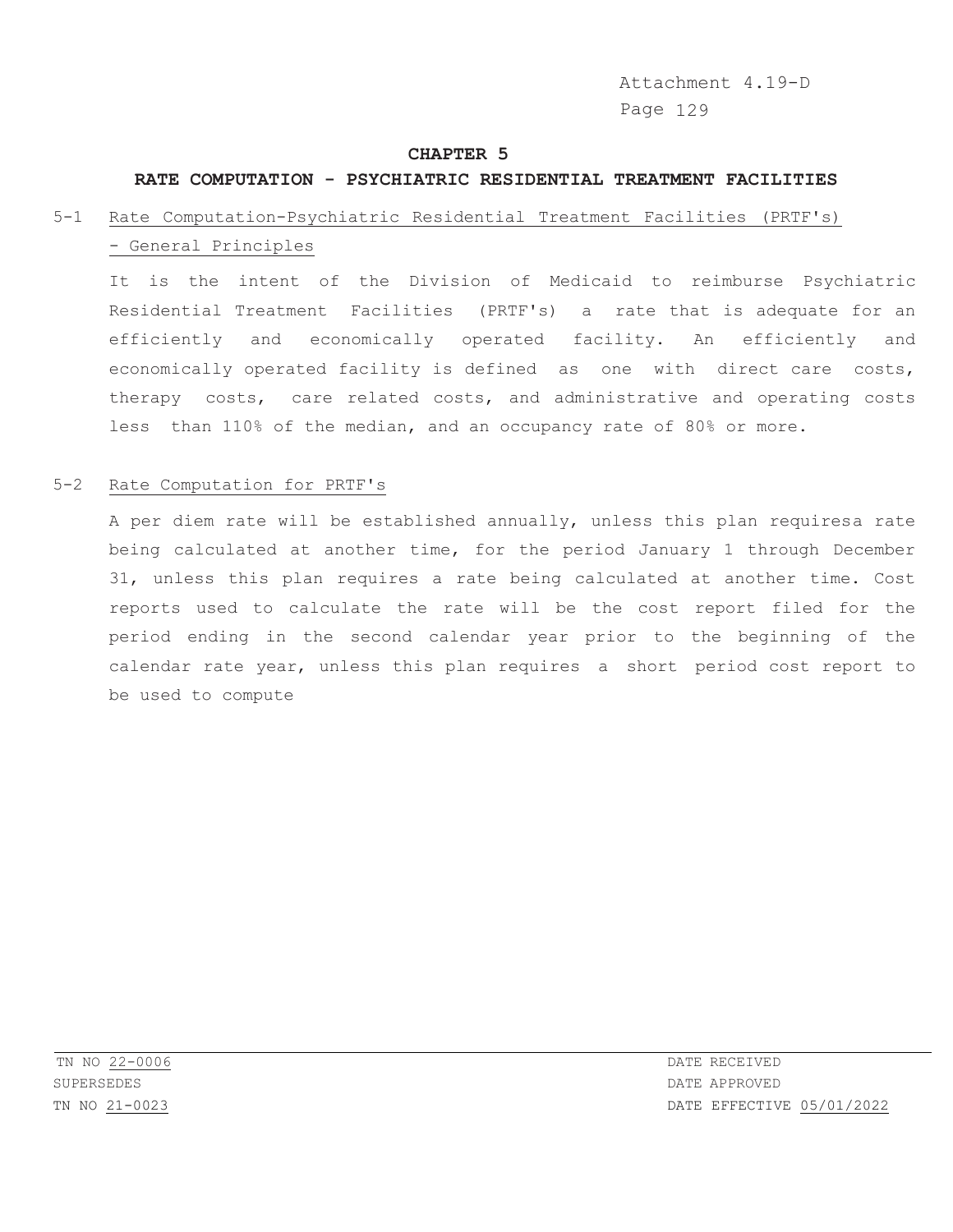the facility rate. For example, the rates effective January 1, 2001 will be determined from cost reports filed for the cost report year ended in 1999 unless a short period cost report and rate calculation is required by other provisions of this plan. Costs used in the rate calculations may be adjusted by the amount of anticipated increase in costs or decrease in costs due to federal or state laws or regulations.

A description of the calculation of the rate is as follows:

- A. Direct Care, Therapies, Care Related, and Administrative and Operating Rate Determination
	- 1. Determine the per diem cost for direct care costs, therapies, care related costs, and administrative and operating costs for each facility during the cost report period. This is done by adding the total allowable costs for these cost centers and dividing the result by the total patient days.
	- 2. Trend each facility's per diem cost as determined in 1, above, to the middle of the rate year using the ICF/IID and PRTF Trend Factor. This is done by multiplying the ICF/IID and PRTF Trend Factor in order to trend costs forward from the mid-point of the cost report period to the mid-point of the payment period.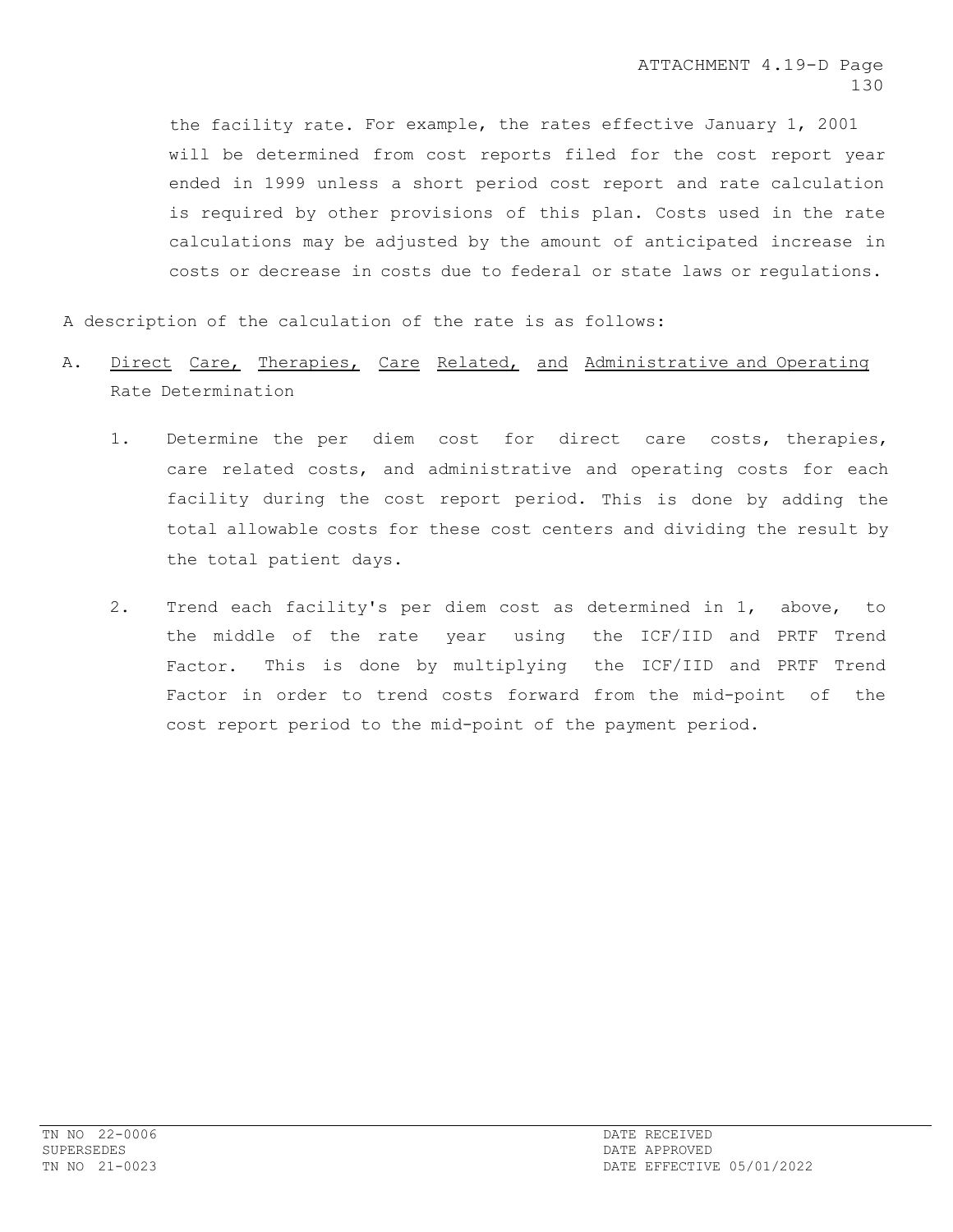#### D. Total Rate

The annual

rate is the sum of the per diem rate for direct care costs, therapies, care related costs and administrative and operating costs, the per diem property payment, and the per diem return on equity payment.

# E. State Owned PRTF<sup>1</sup> s

PRTF<sup>1</sup>s that are owned by the State of Mississippi will be included in the rate setting process described above in order to calculate a prospective rate for each facility. However, state owned facilities will be paid based on 100% of allowable costs, subject to the Medicare upper limit. A state owned PRTF may request that the per diem rate be adjusted during the year based on changes in their costs. After the state owned PRTF's file their cost report, the per diem rate for each cost report period will be adjusted to the actual allowable cost for that period.

# F. Adjustments to the Rate for Changes in Law or Regulation Adjustments may be made to the rate as necessary to comply with changes in state or federal law or regulation.

TN NO 22-0006 DATE RECEIVED SUPERCEDES DATE APPROVED

TN NO 21-0023 DATE EFFECTIVE 05/01/2022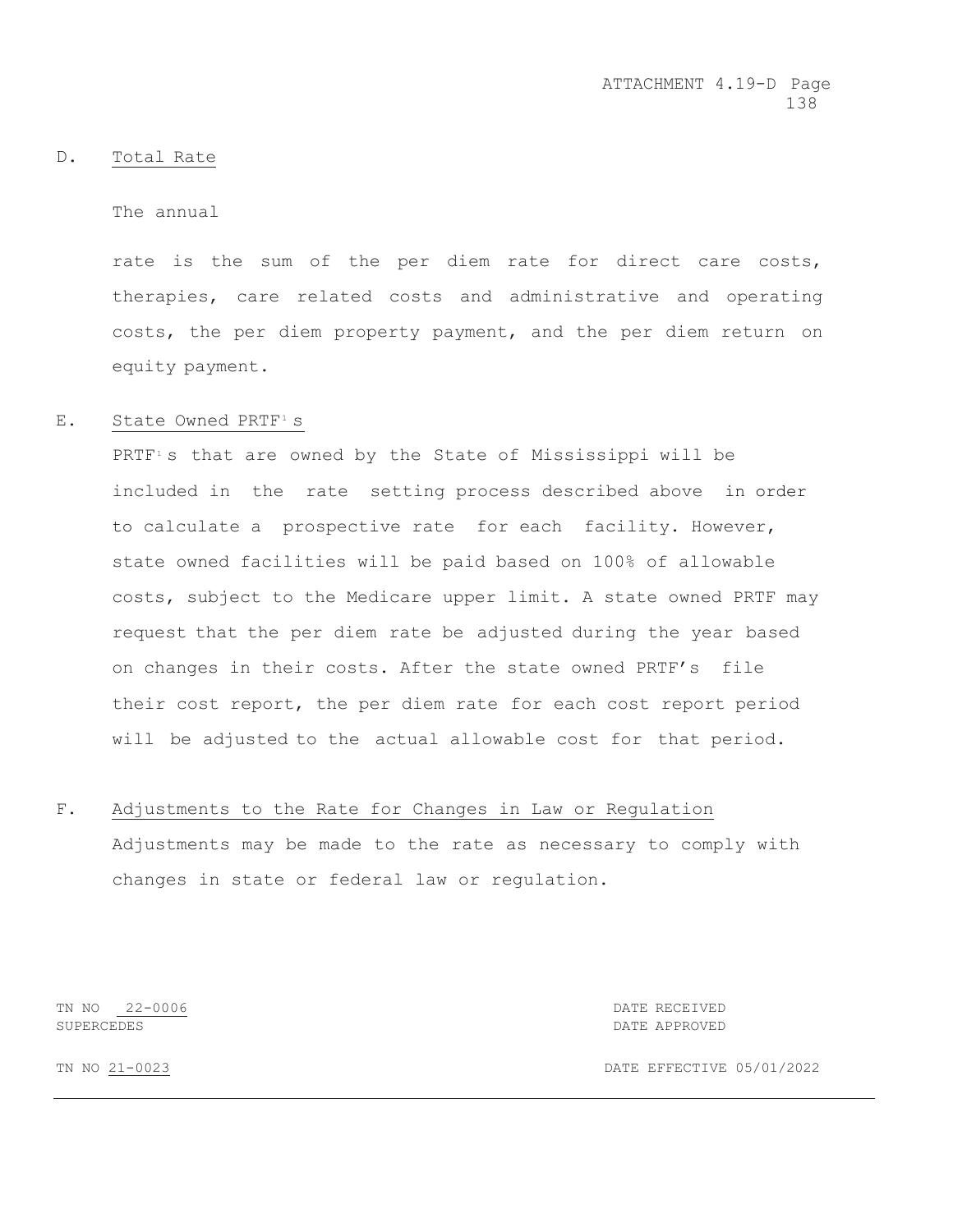|                                                                  |                  | <b>CMI</b>     |                    |
|------------------------------------------------------------------|------------------|----------------|--------------------|
|                                                                  |                  | <b>REGULAR</b> | <b>ALZHEIMER'S</b> |
| <b>GROUP DESCRIPTION</b>                                         | <b>ADL SCORE</b> | <b>UNIT</b>    | UNIT               |
| PE2<br>Reduced Physical Function<br>with Restorative Nursing     | $15 - 16$        | 1.250          | 1.600              |
| Reduced Physical Function<br>PE1                                 | $15 - 16$        | 1.170          | 1.498              |
| PD2<br>Reduced Physical Function<br>with Restorative Nursing     | $11 - 14$        | 1.150          | 1.472              |
| Reduced Physical Function<br>PD1                                 | $11 - 14$        | 1.060          | 1.357              |
| PC <sub>2</sub><br>Reduced Physical<br>Function with Restorative | $6 - 10$         | 0.910          | 1.165              |
| Reduced Physical Function<br>PC1                                 | $6 - 10$         | 0.850          | 1.088              |
| PB2<br>Reduced Physical<br>Function with Restorative             | $2 - 5$          | 0.700          | 0.896              |
| PB1<br>Reduced Physical Function                                 | $2 - 5$          | 0.650          | 0.832              |
| PA <sub>2</sub><br>Reduced Physical<br>Function with Restorative | $0 - 1$          | 0.490          | 0.627              |
| PA1<br>Reduced Physical Function                                 | $0 - 1$          | 0.450          | 0.576              |

# **REDUCED PHYSICAL FUNCTION CATEGORIES**

#### **INACTIVE CATEGORY**

|     |                          |                | <b>CMI</b>     |                    |
|-----|--------------------------|----------------|----------------|--------------------|
|     |                          |                | <b>REGULAR</b> | <b>ALZHEIMER'S</b> |
|     | <b>GROUP DESCRIPTION</b> | ADL SCORE      | <b>UNIT</b>    | <u>UNIT</u>        |
| BC1 | Inactive Group*          | Not Applicable | 0.450          | 0.450              |

**\*RESIDENT ASSESSMENTS THAT CONTAIN ERRORS IN FIELDS WHICH PROHIBIT CLASSIFICATION WILL AUTOMATICALLY BE PLACED INTO THIS CATEGORY BY DEFAULT.**

3-4 Computation of Standard Per Diem Rate for Nursing Facilities

Effective with rates in effect July 1, 2021, nursing facility rates are frozen and therefore, the following rate calculation methodology is not applicable. A standard per diem base rate will be established annually, unless this plan requires a rate being calculated at another time, for the period January 1 through December 31. A case mix adjustment will be made quarterly based on the MDS forms submitted by each facility in accordance with other provisions of this plan. Cost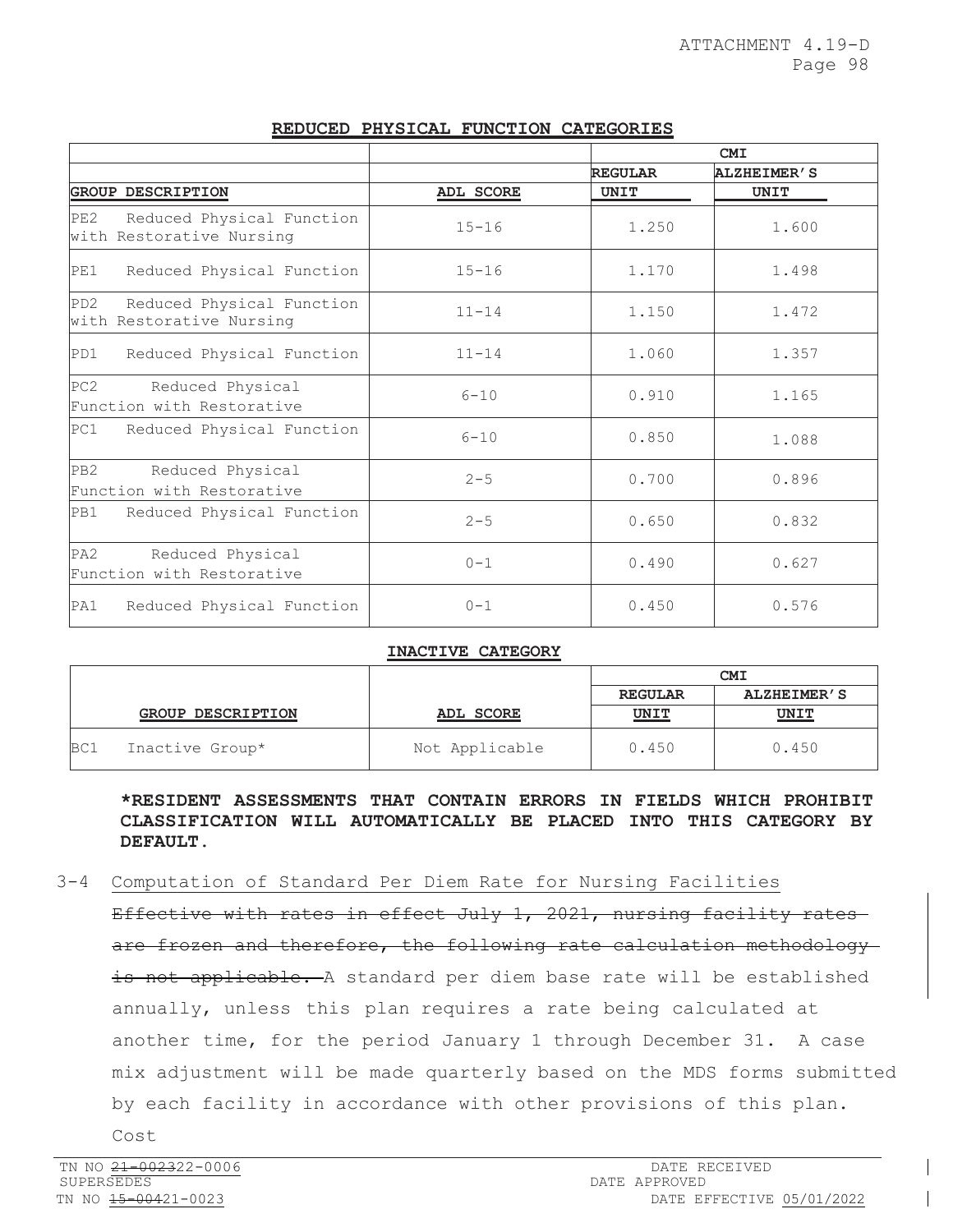reports used to calculate the base rate will be the cost report filed for the period ending in the second calendar year prior to the beginning of the calendar rate year. For example, the base rates effective January 1, 2015 will be determined from cost reports filed for the year ended June 30, 2013 for state owned facilities, for the year ended September 30, 2013 for county owned facilities and for the year ended December 31, 2013 (or other approved year-end) for all other facilities, unless a short period cost report and rate calculation are required by other provisions of this plan.

A description of the calculation of the per diem rate is as follows:

# A. Direct Care Base Rate and Care Related Rate

#### Determination

Direct care costs include salaries and fringe benefits for registered nurses (RN's),(excluding the Director of Nursing, the Assistant Director of Nursing and the Resident Assessment Instrument (RAI) Coordinator); licensed practical nurses (LPN's); nurse aides; respiratory therapists; feeding assistants; contract RN's, contract LPN's, and contract nurse aides; contract respiratory therapists; contract feeding assistants; medical supplies and other direct care supplies; medical waste disposal; and allowable drugs.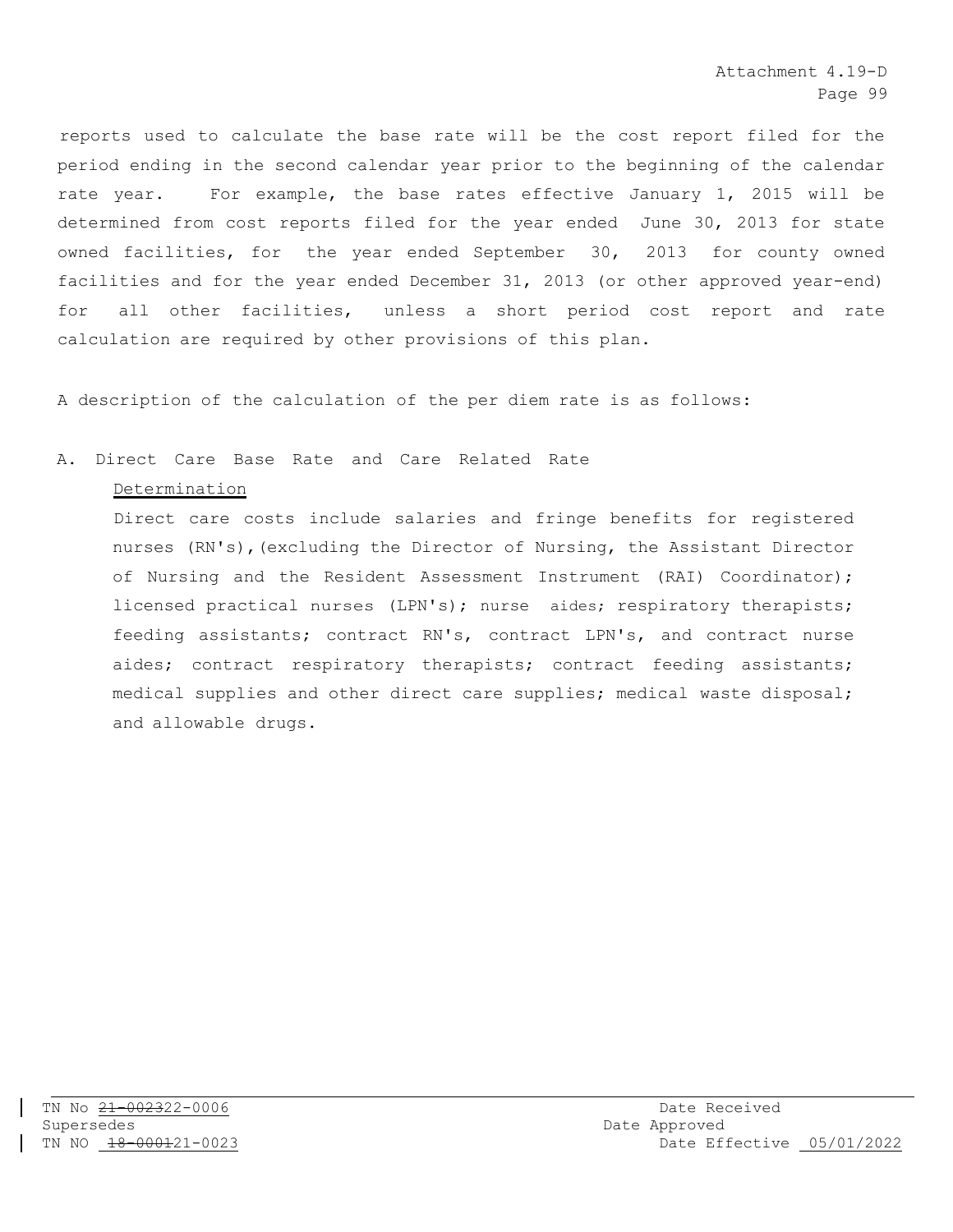x 80%) to equal a minimum of eighty percent (80&) occupancy. Reserved bed days wi11 be counted as an occupied bed for this computation. Facilities having an occupancy rate of less than eighty percent (80%) should complete Form 14 when submitting their cost report.

#### 3-7 State Owned NF's

Effective with rates in effect July 1, 2021, state owned nursing facility rates are frozen and therefore, the following rate calculation methodology is not applicable. NF's that are owned by the State of Mississippi will be included in the rate setting process described above in order to calculate a prospective rate for each facility. However, state owned facilities will be paid based on 100% of allowable costs, subject to the Medicare upper limit, A state owned NF may request that the per diem rate be adjusted during the year based on changes in their costs. After the state owned NF's file their cost report, the per diem rate for each cost report period will be adjusted to the actual allowable cost for that period, subject to the Medicare upper limit.

#### 3-8 Adjustments to the Rate for Changes in Law or Regulation

Adjustments may be made to the rate as necessary to comply with changes in state or federal law or regulation.

#### 3-9 Upper Payment Limit

Non-state government owned or operated NF's will be reimbursed in accordance with the applicable regulations regarding the Medicaid upper payment limit. For each facility, the amount that Medicare would have paid for the previous year will be calculated and compared to payments actually made by Medicaid during that same Lime period. The calculation will be made as follows: MDS data is run for a sample population of each facility to group patient days into one of the Medicare RUGS. An estimated amount that Medicare would have paid on average by fací1ity is calculated by multiplying each adjusted RUG rate by the number of days for that RUG. The sum is then divided by the total days for the estimated average per diem by facility that Medicare would have paid, from this amount, the Medicaid average per diem for the time period is subtracted to determine the UPL balance as a per diem. The per diem is then multiplied by the Medicaid days for the period co calculate the available UPL balance amount for each facility. This calculation will then be used to make payment for the current year to nursing facilities eligible for such payments in accordance with applicable regulations regarding the Medicaid upper payment limit. 100 percent of the calculated UPL, will be paid to non-state government - owned or operated facilities, in accordance with applicable state and federal laws and regulations, including any provisions specified in appropriations by the Mississippi Legislature.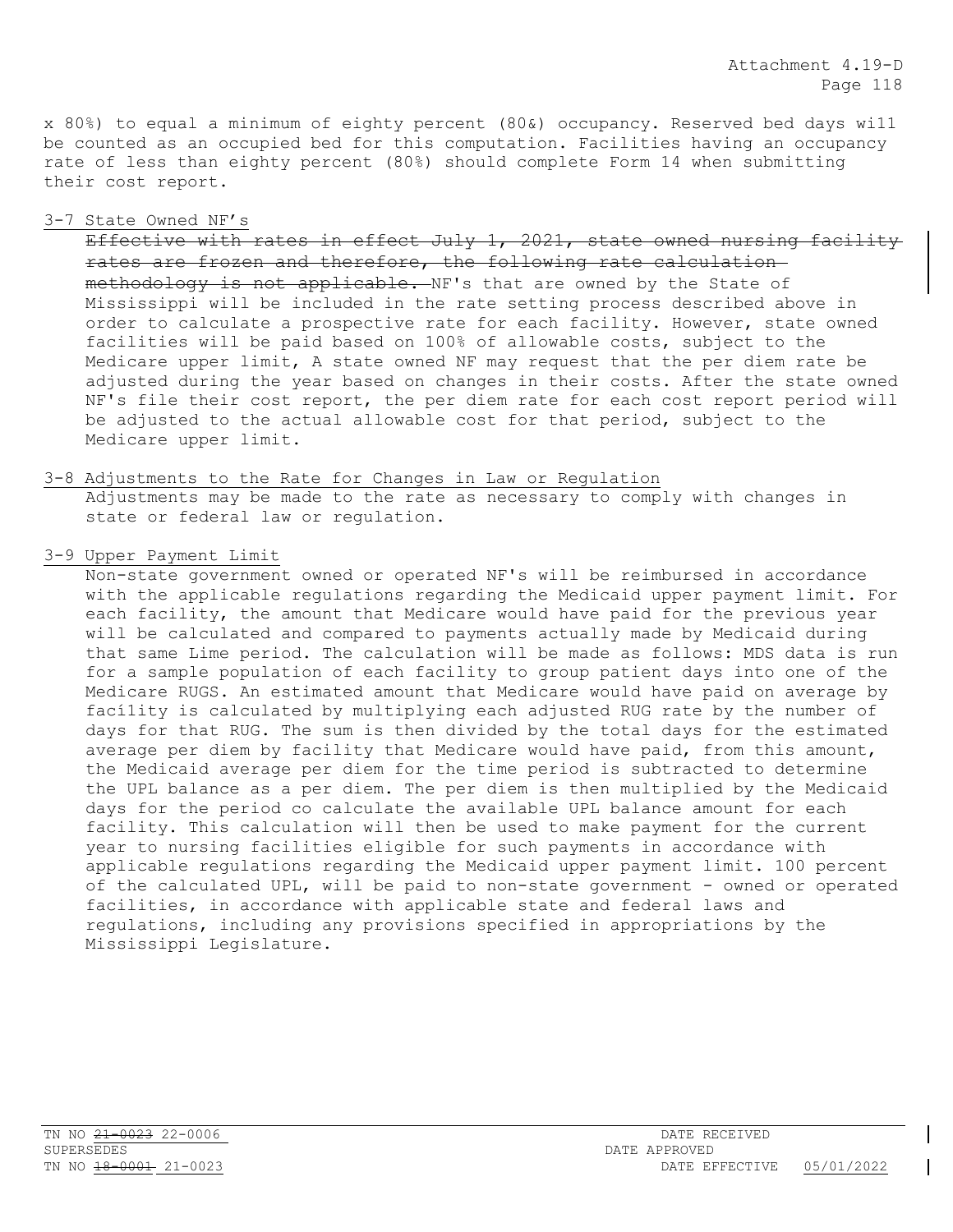#### CHAPTER 4

#### RATE COMPUTATION - ICF/IID'S

# 4-1 Rate Computation - ICF/IID's - General Principles

It is the intent of the Division of Medicaid to reimburse Intermediate Care Facilities for Individuals with Intellectual Disabilities a rate that is adequate for an efficiently and economically operated facility. An efficiently and economically operated facility is defined as one with direct care costs, therapy costs, care related costs, and administrative and operating costs less than 110% of the median and an occupancy rate of 80% or more.

# 4-2 Computation of Rate for Intermediate Care Facilities for Individuals with Intellectual Disabilities

Effective with rates in effect July 1, 2021, ICF/IID rates are frozen and therefore, the following rate calculation methodology is not applicable. A per diem rate will be established annually for the period January 1 through December 31, unless this plan requires a rate being calculated at another time. Cost reports used to calculate the rate will be the cost report filed for the period ending in the second calendar year prior to the beginning of the next calendar rate year, unless this plan requires a short period cost report to be used to compute the facility rate. For example, the rates effective January 1, 2015 will be determined from cost reports filed for the cost report year ended in 2013 unless a short period cost report and rate calculation is required by other provisions of this plan. Costs used in the rate calculations may be adjusted by the amount of anticipated increase in costs or decrease in costs due to federal or state laws or regulations.

A description of the calculation of the rate is as follows:

# A. Direct Care, Therapies, Care Related, and Administrative and Operating Rate Determination

- 1. Determine the per diem cost for direct care costs, therapies, care related costs, and administrative and operating costs for each facility during the cost report period. This is done by adding the total allowable costs for these cost centers and dividing the result by the total patient days.
- 2. Trend each facility's per diem cost as determined in 1, above, to the middle of the rate year using the ICF/IID and PRTF Trend Factor. This is done by multiplying the ICF/IID and PRTF Trend Factor in order to trend costs forward from the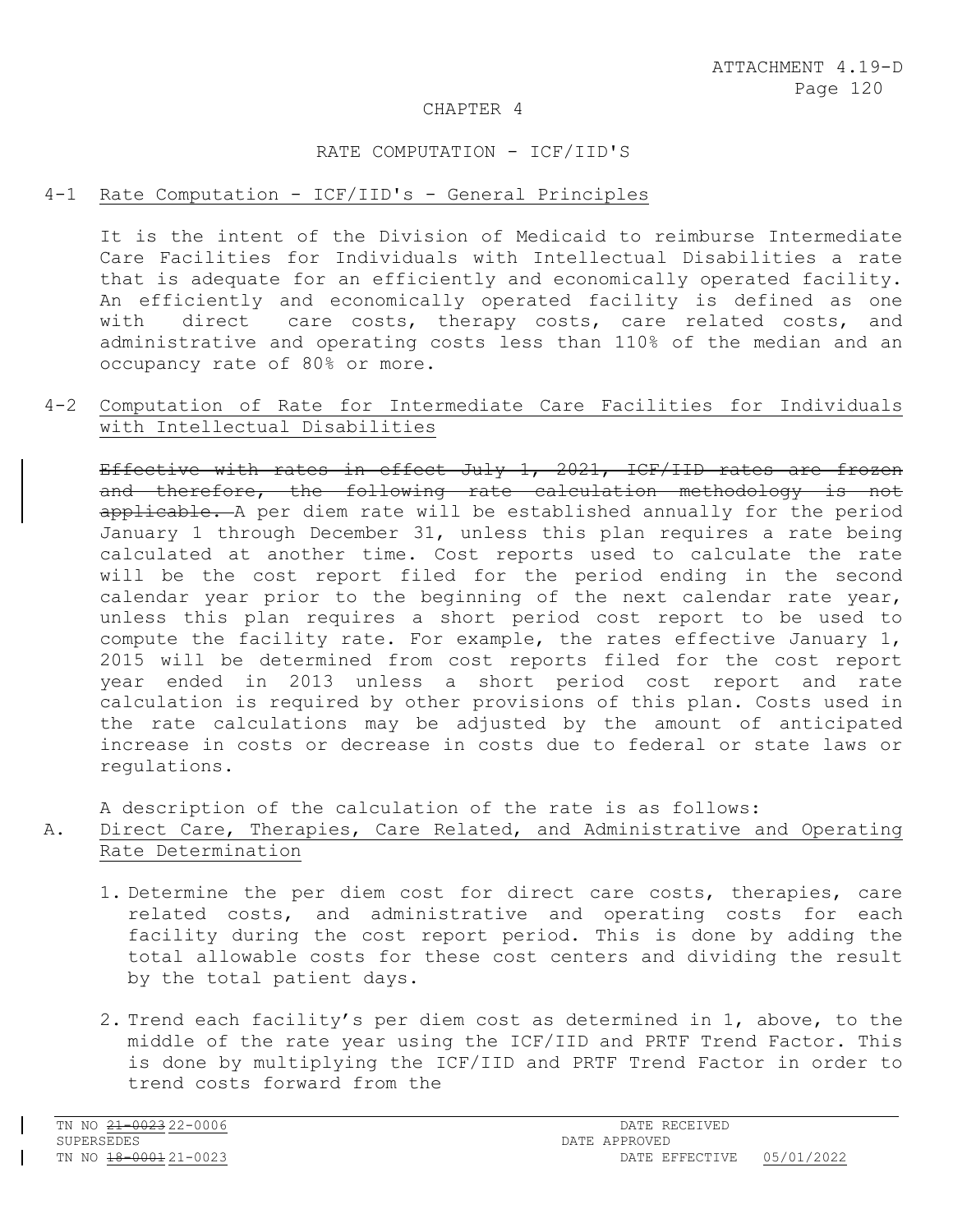administrative and operating costs, the per diem property payment, and the per diem return on equity payment.

## E. State Owned ICF-IID's

Effective with rates in effect July 1, 2021, state owned ICF-IID rates are frozen and therefore, the following rate calculation methodology is not applicable. ICF-IID's that are owned by the State of Mississippi will be included in the rate setting process described above in order to calculate a prospective rate for each facility. However, state owned facilities will be paid based on 100% of allowable costs, subject to the Medicare upper limit. A state owned ICF-IID may request that the per diem rate be adjusted during the year based on changes in their costs. After the state owned ICF-IID's file their cost report, the per diem rate for each cost report period will be adjusted to the actual allowable cost for that period.

F. Adjustments to the Rate for changes in Law or Regulation Adjustments may be made to the rate as necessary to comply with changes in state or federal law or regulation.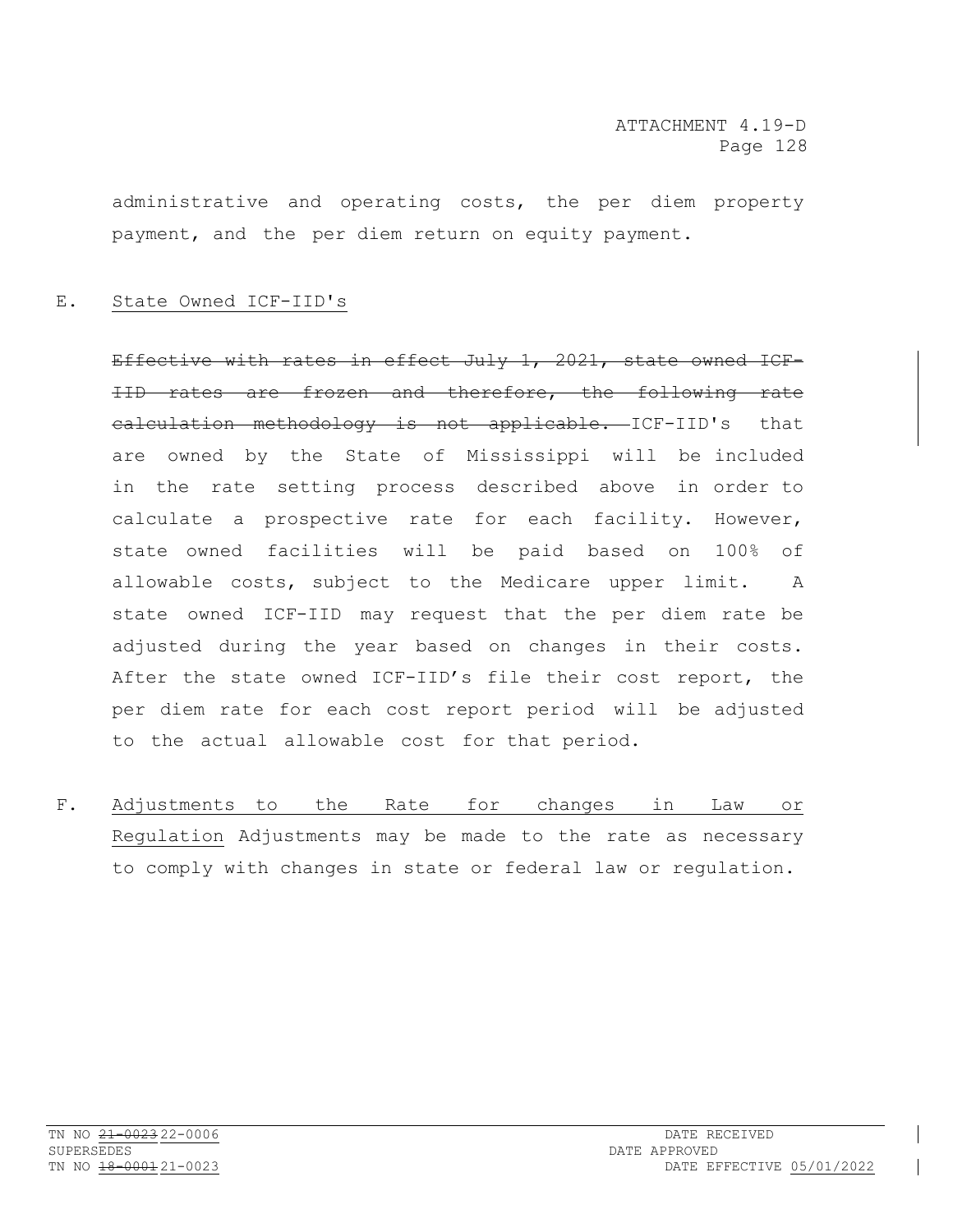Attachment 4.19-D Page 129

#### **CHAPTER 5**

#### **RATE COMPUTATION - PSYCHIATRIC RESIDENTIAL TREATMENT FACILITIES**

# 5-1 Rate Computation-Psychiatric Residential Treatment Facilities (PRTF's) - General Principles

It is the intent of the Division of Medicaid to reimburse Psychiatric Residential Treatment Facilities (PRTF's) a rate that is adequate for an efficiently and economically operated facility. An efficiently and economically operated facility is defined as one with direct care costs, therapy costs, care related costs, and administrative and operating costs less than 110% of the median, and an occupancy rate of 80% or more.

# 5-2 Rate Computation for PRTF's

Effective with rates in effect July 1, 2021, PRFT rates are frozen and therefore, the following rate calculation methodology is not applicable. A per diem rate will be established annually, unless this plan requiresa rate being calculated at another time, for the period January 1 through December 31, unless this plan requires a rate being calculated at another time. Cost reports used to calculate the rate will be the cost report filed for the period ending in the second calendar year prior to the beginning of the calendar rate year, unless this plan requires a short period cost report to be used to compute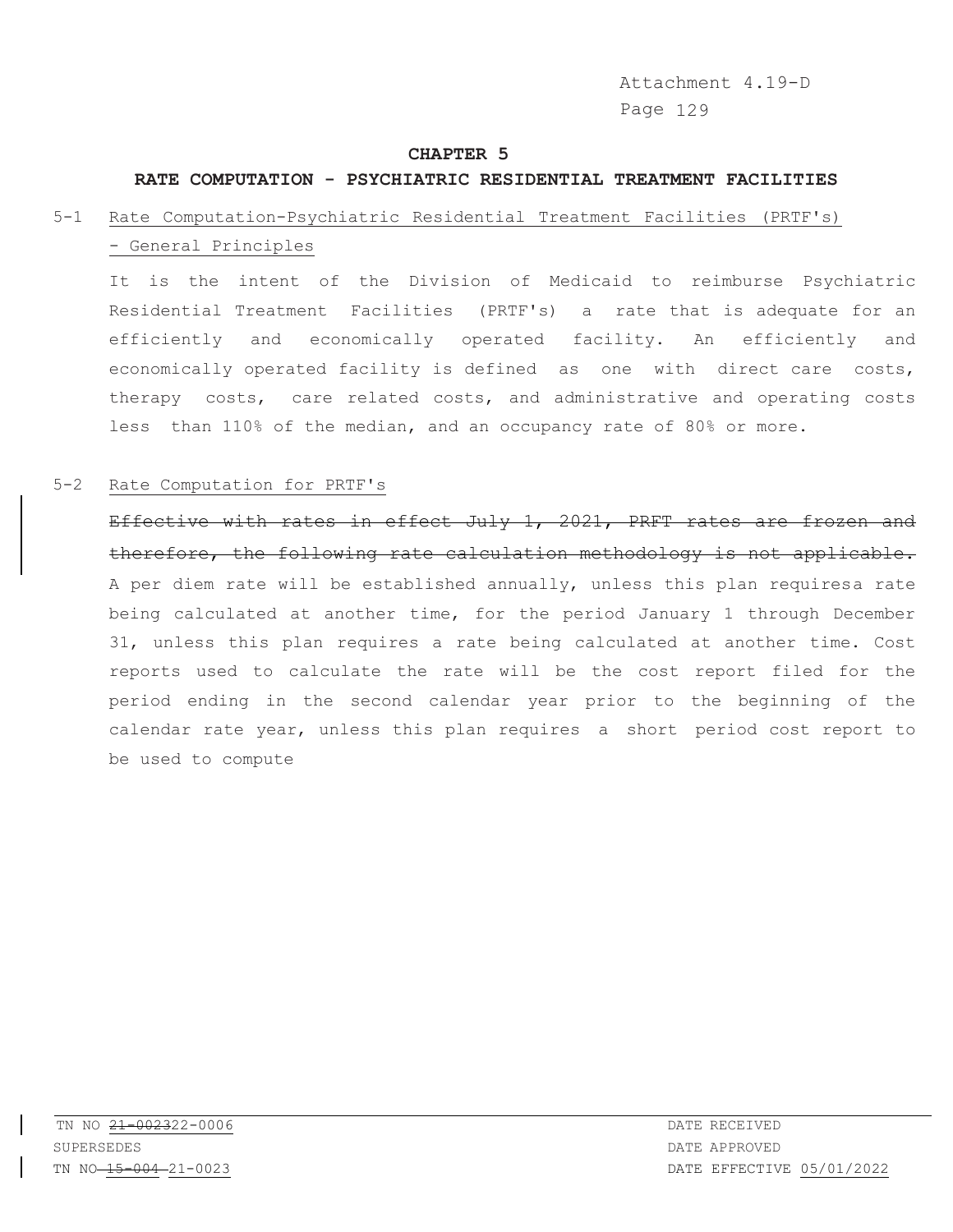the facility rate. For example, the rates effective January 1, 2001 will be determined from cost reports filed for the cost report year ended in 1999 unless a short period cost report and rate calculation is required by other provisions of this plan. Costs used in the rate calculations may be adjusted by the amount of anticipated increase in costs or decrease in costs due to federal or state laws or regulations.

A description of the calculation of the rate is as follows:

- A. Direct Care, Therapies, Care Related, and Administrative and Operating Rate Determination
	- 1. Determine the per diem cost for direct care costs, therapies, care related costs, and administrative and operating costs for each facility during the cost report period. This is done by adding the total allowable costs for these cost centers and dividing the result by the total patient days.
	- 2. Trend each facility's per diem cost as determined in 1, above, to the middle of the rate year using the ICF/IID and PRTF Trend Factor. This is done by multiplying the ICF/IID and PRTF Trend Factor in order to trend costs forward from the mid-point of the cost report period to the mid-point of the payment period.